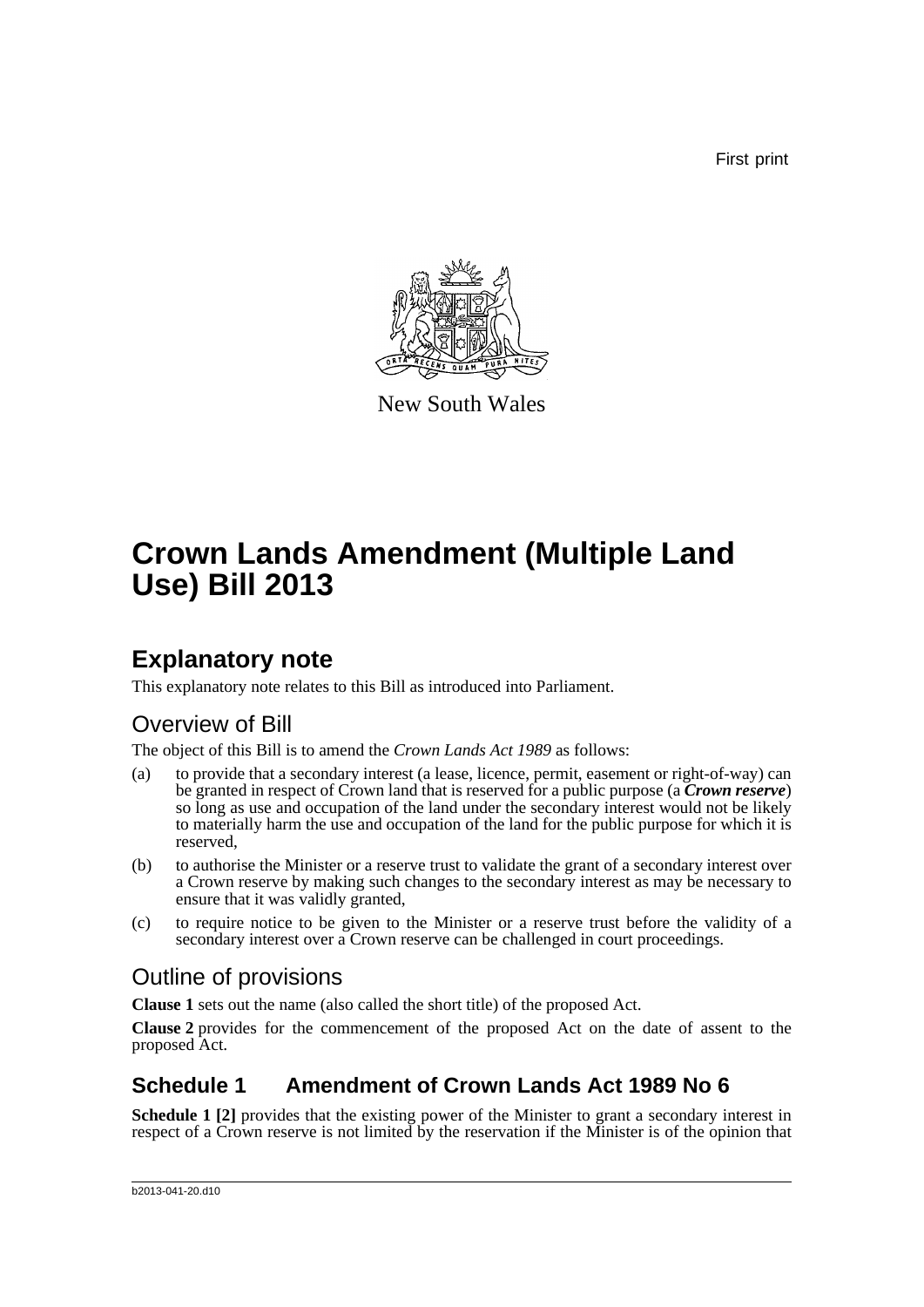use or occupation of the land under the secondary interest would not be likely to materially harm its use or occupation for the reserved purpose. The amendment also authorises the Minister to validate a secondary interest that would otherwise be invalid by making any necessary changes to the purpose or the terms and conditions of the secondary interest. Any such validation is backdated to the date on which the secondary interest was originally granted. **Schedule 1 [1] and [3]** make consequential amendments to definitions.

**Schedule 1 [4]** prevents a challenge to the validity of a secondary interest in a Crown reserve until the Minister has been given notice of the alleged invalidity.

**Schedule 1 [5]** extends the amendments made by the Bill to secondary interests granted by a reserve trust, with the functions of the Minister to be exercised by the reserve trust.

**Schedule 1 [6]** inserts a savings and transitional regulation-making power.

**Schedule 1 [7]** extends the amendments made by the Bill to existing secondary interests but not so as to affect previous court decisions and not so as to affect any Aboriginal land rights claim made before the Court of Appeal decision on the Goomallee Claim. The amendments that require prior notice of a challenge to the validity of a secondary interest do not extend to pending proceedings.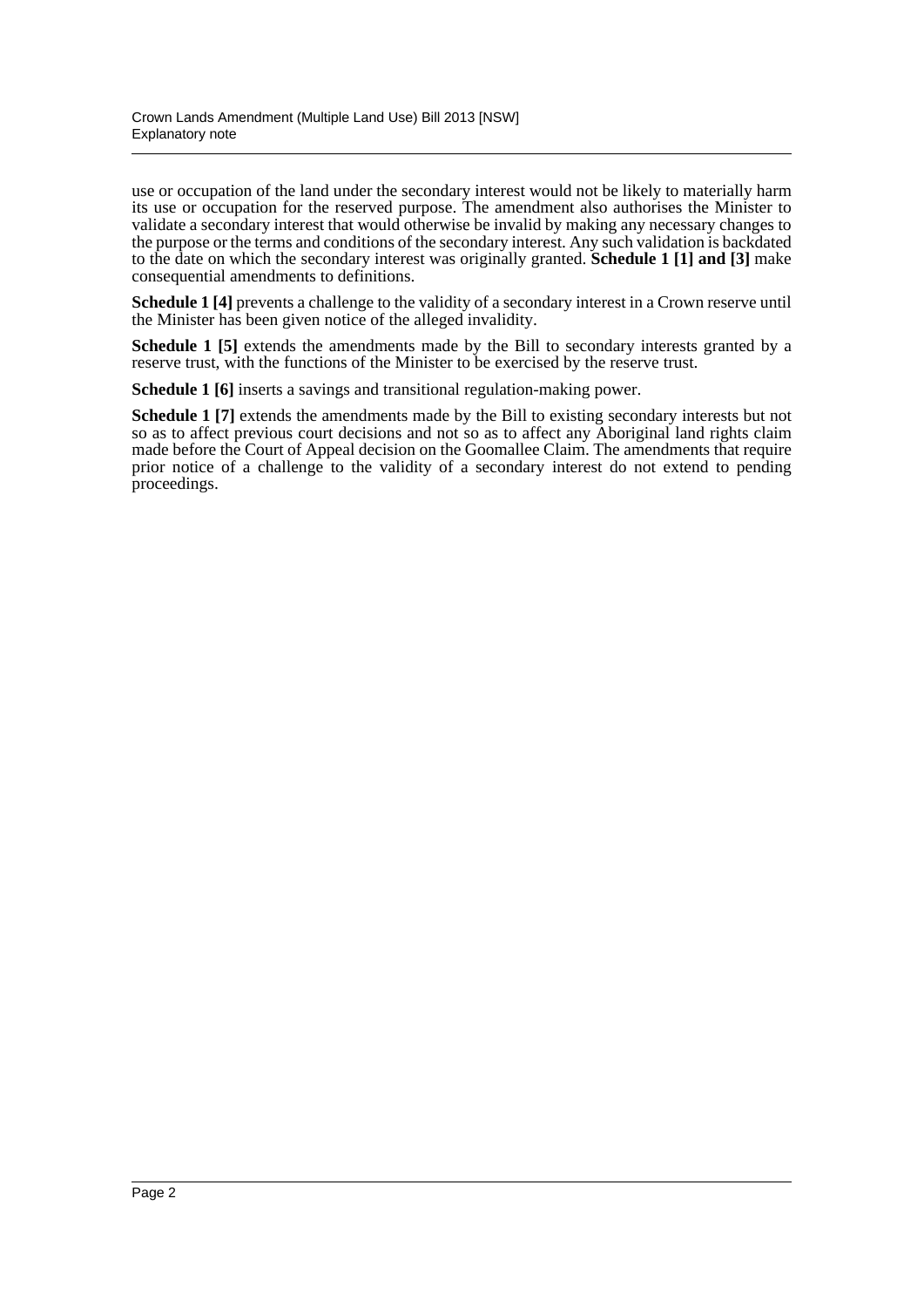First print



New South Wales

# **Crown Lands Amendment (Multiple Land Use) Bill 2013**

### **Contents**

|                                        | Page                         |
|----------------------------------------|------------------------------|
| Name of Act                            |                              |
|                                        |                              |
| Amendment of Crown Lands Act 1989 No 6 |                              |
|                                        | 2 Commencement<br>Schedule 1 |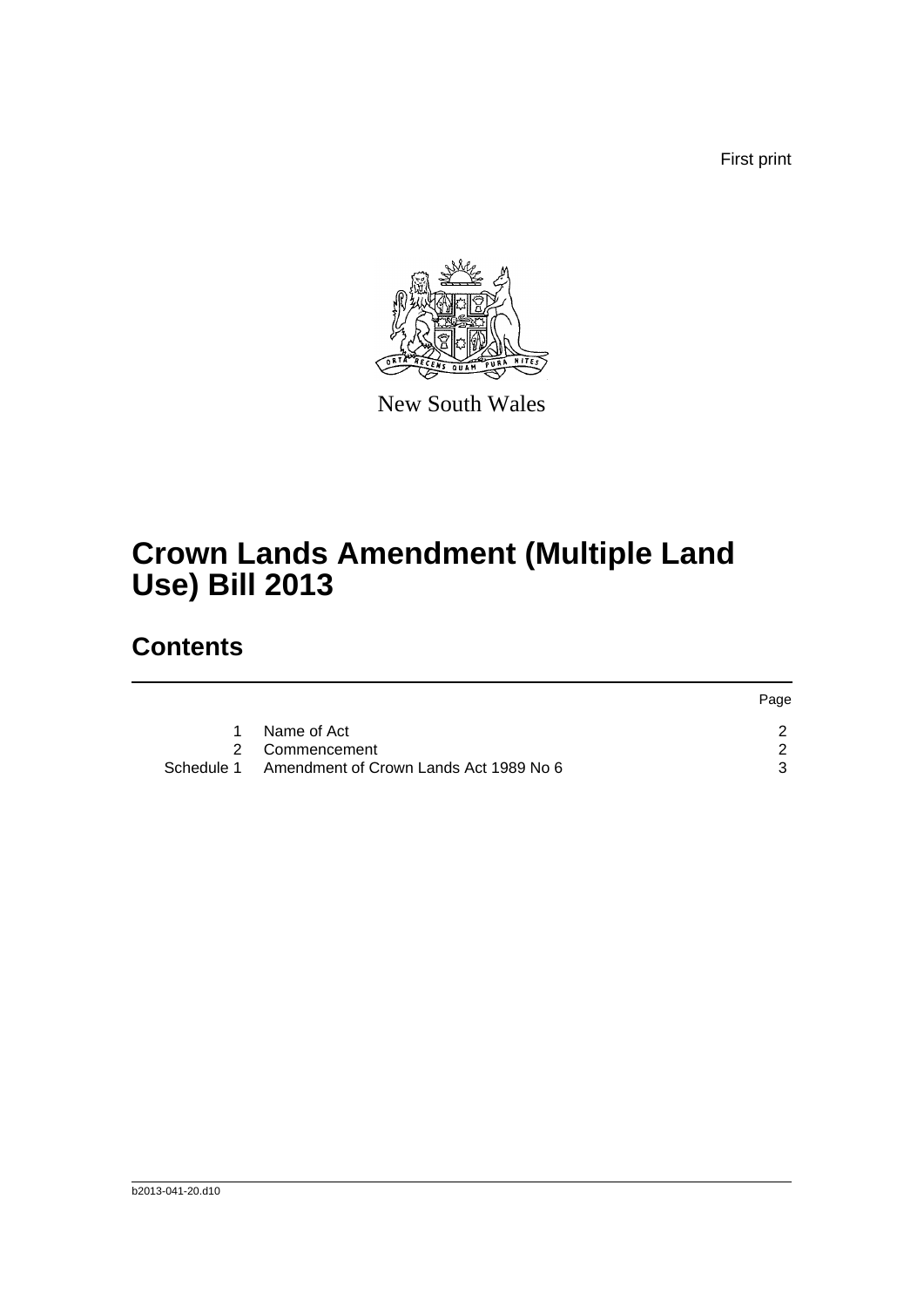

New South Wales

# **Crown Lands Amendment (Multiple Land Use) Bill 2013**

No , 2013

#### **A Bill for**

An Act to amend the *Crown Lands Act 1989* to make further provision for multiple uses of land reserved or dedicated under that Act for a public purpose.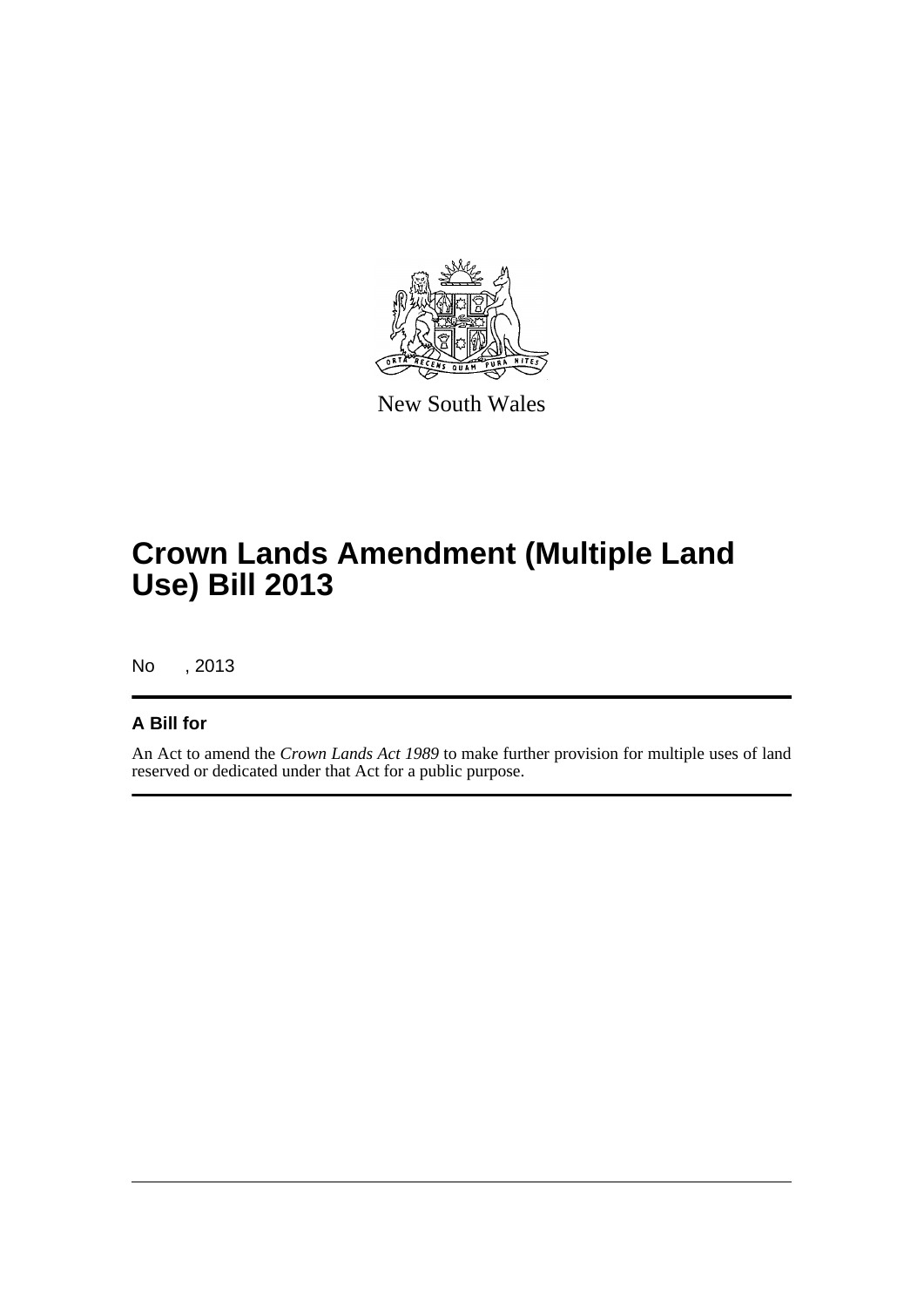Crown Lands Amendment (Multiple Land Use) Bill 2013 [NSW]

<span id="page-4-1"></span><span id="page-4-0"></span>

| Name of Act                                                         | $\mathcal{P}$                              |
|---------------------------------------------------------------------|--------------------------------------------|
| This Act is the Crown Lands Amendment (Multiple Land Use) Act 2013. | 3                                          |
| <b>Commencement</b>                                                 | 4                                          |
| This Act commences on the date of assent to this Act.               | 5                                          |
|                                                                     | The Legislature of New South Wales enacts: |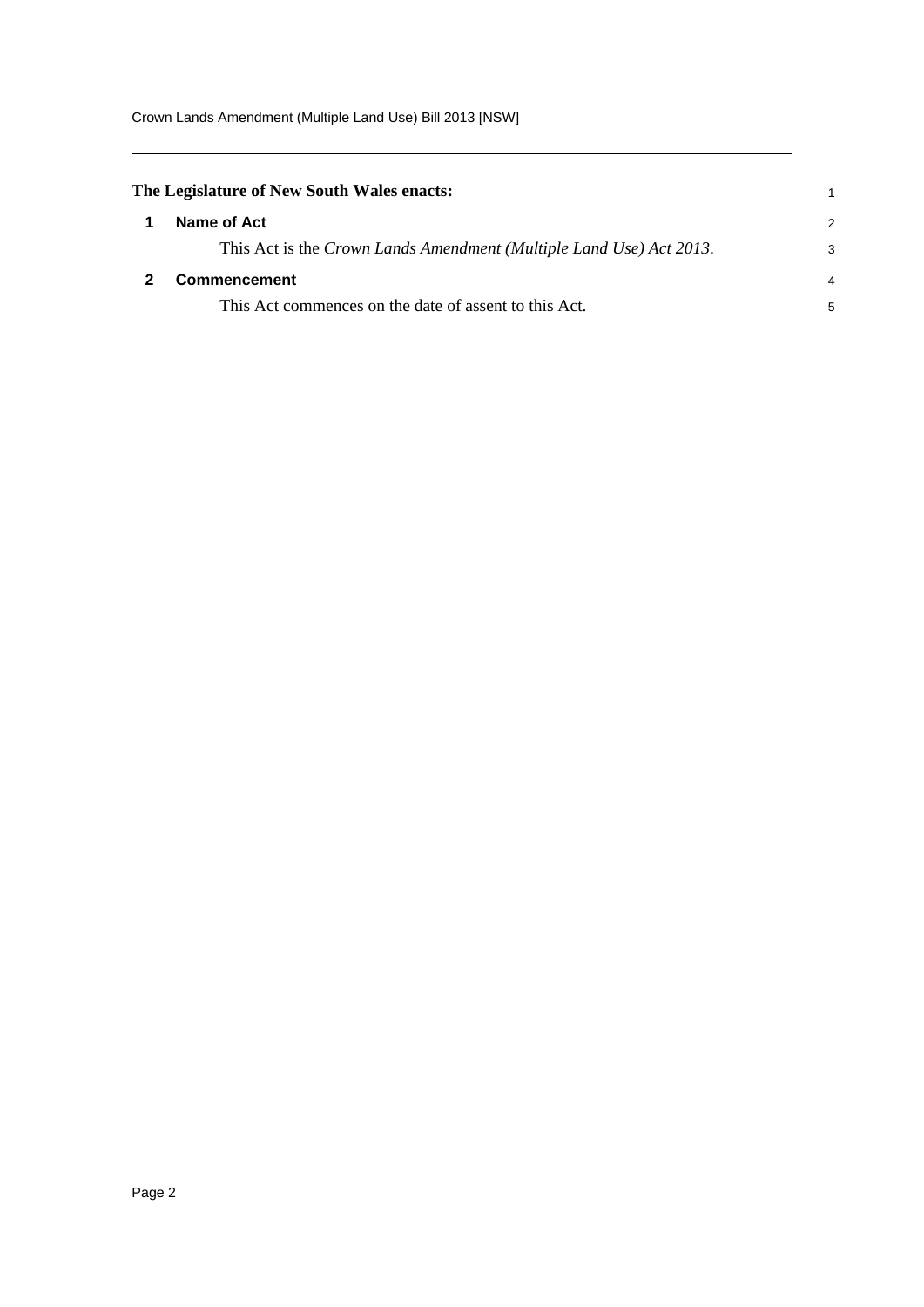<span id="page-5-0"></span>

|       | <b>Schedule 1</b>         |                     | <b>Amendment of Crown Lands Act 1989 No 6</b>                                                                                                                                                                                                                                                                                                                           | $\mathbf{1}$               |
|-------|---------------------------|---------------------|-------------------------------------------------------------------------------------------------------------------------------------------------------------------------------------------------------------------------------------------------------------------------------------------------------------------------------------------------------------------------|----------------------------|
| [1]   | <b>Section 33A</b>        |                     |                                                                                                                                                                                                                                                                                                                                                                         | $\overline{c}$             |
|       |                           |                     | Insert before section 34 (in Division 1 of Part 4):                                                                                                                                                                                                                                                                                                                     | 3                          |
|       | 33A<br><b>Definitions</b> |                     |                                                                                                                                                                                                                                                                                                                                                                         |                            |
|       |                           |                     | In this Part:                                                                                                                                                                                                                                                                                                                                                           | 5                          |
|       |                           |                     | <b>Crown reserve</b> means land that is, or is part of, a reserve within the meaning<br>of Part 5, and includes:                                                                                                                                                                                                                                                        | 6<br>$\overline{7}$        |
|       |                           |                     | land within a travelling stock reserve, or<br>(a)                                                                                                                                                                                                                                                                                                                       | 8                          |
|       |                           |                     | land within any other reserves for public purposes under the control of<br>(b)<br>trustees or other authorities.                                                                                                                                                                                                                                                        | 9<br>10                    |
|       |                           |                     | reserved purpose, in relation to land comprising a Crown reserve, means the<br>public purpose for which the land has been dedicated or reserved under Part 5.                                                                                                                                                                                                           | 11<br>12                   |
| $[2]$ |                           | <b>Section 34AA</b> |                                                                                                                                                                                                                                                                                                                                                                         | 13                         |
|       |                           |                     | Insert after section 34:                                                                                                                                                                                                                                                                                                                                                | 14                         |
|       | <b>34AA</b>               |                     | <b>Secondary interests in Crown reserves</b>                                                                                                                                                                                                                                                                                                                            | 15                         |
|       |                           | (1)                 | The power of the Minister under this Part to grant a lease, licence or permit in<br>respect of, or an easement or right-of-way over, Crown land is not limited by<br>the land being a Crown reserve or by the reserved purpose, except as provided<br>by this section.                                                                                                  | 16<br>17<br>18<br>19       |
|       |                           | (2)                 | A lease, licence, permit, easement or right-of-way (a secondary interest)<br>cannot be granted unless the Minister is of the opinion that the use or<br>occupation of the Crown reserve pursuant to the secondary interest would not<br>be likely to materially harm its use or occupation for the reserved purpose.                                                    | 20<br>21<br>22<br>23       |
|       |                           | (3)                 | For the avoidance of doubt:                                                                                                                                                                                                                                                                                                                                             | 24                         |
|       |                           |                     | the purpose for which a secondary interest is granted need not be a<br>(a)<br>public purpose and need not be ancillary or incidental to the reserved<br>purpose, and                                                                                                                                                                                                    | 25<br>26<br>27             |
|       |                           |                     | the fact that the use and occupation of the Crown reserve pursuant to the<br>(b)<br>secondary interest may be inconsistent or incompatible with the<br>reserved purpose does not of itself mean that its use or occupation<br>pursuant to the secondary interest will materially harm its use or<br>occupation for the reserved purpose, and                            | 28<br>29<br>30<br>31<br>32 |
|       |                           |                     | (c)<br>the fact that the Crown reserve may be used or occupied for the grazing<br>of animals pursuant to the secondary interest does not of itself mean that<br>that use or occupation will materially harm its use or occupation for the<br>reserved purpose of public recreation or of future public requirements.                                                    | 33<br>34<br>35<br>36       |
|       |                           | (4)                 | If a secondary interest has not been validly granted because of this section, the<br>Minister can validate the grant of the secondary interest by making such<br>changes to the purpose for which the secondary interest was granted, or to the<br>terms and conditions on which it was granted, as may be necessary to ensure<br>that the secondary interest is valid. | 37<br>38<br>39<br>40<br>41 |
|       |                           | (5)                 | When a secondary interest is validated under this section:<br>the secondary interest is taken to have been validly granted from the<br>(a)                                                                                                                                                                                                                              | 42<br>43                   |
|       |                           |                     | date of original grant, and                                                                                                                                                                                                                                                                                                                                             | 44                         |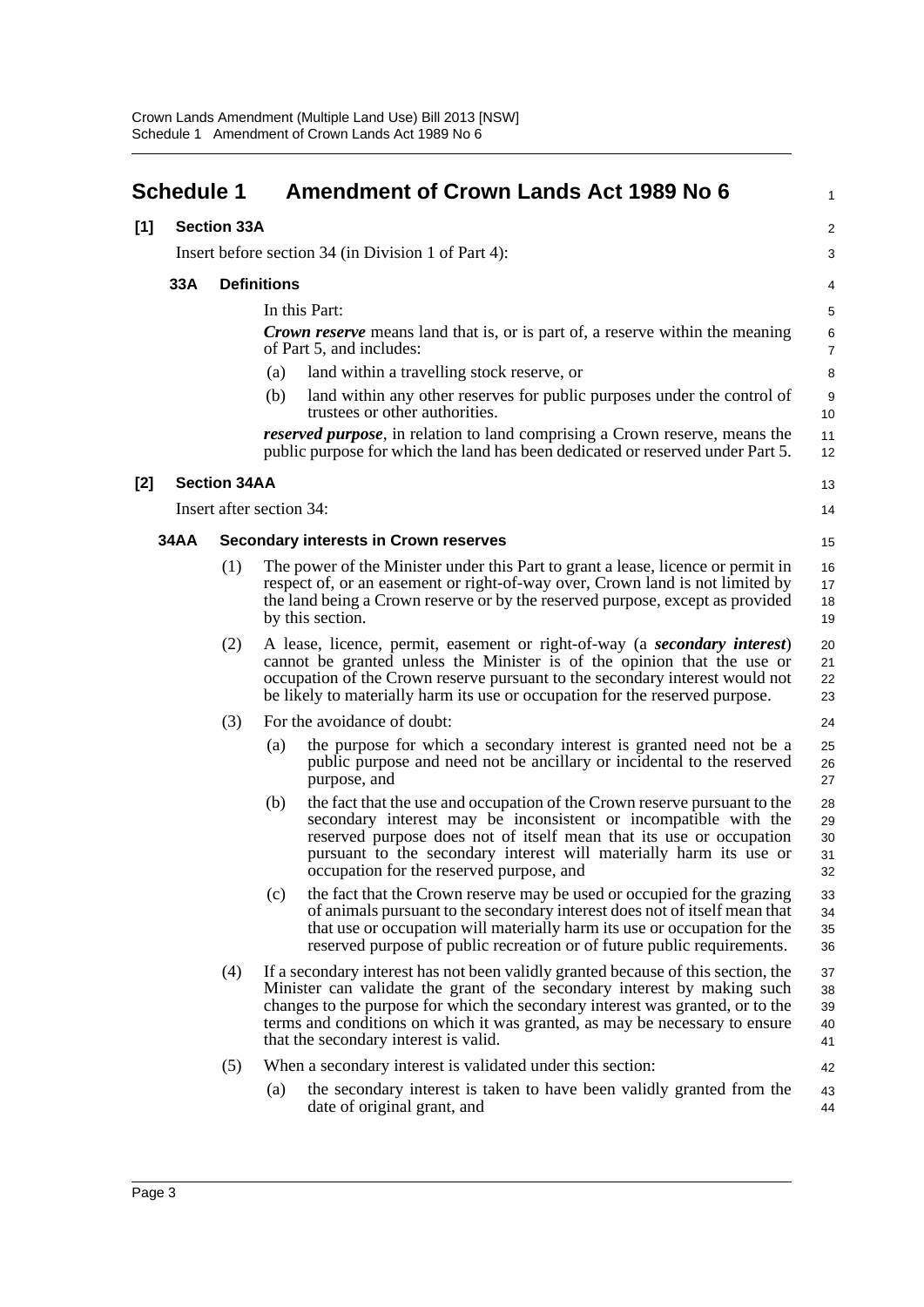|     |                            |                                                    | (b) | the use and occupation of Crown land in accordance with the secondary<br>interest prior to its validation under this section is taken to be and always<br>to have been valid.                                                                                                                                                                                                                        | 1<br>$\overline{c}$<br>3   |
|-----|----------------------------|----------------------------------------------------|-----|------------------------------------------------------------------------------------------------------------------------------------------------------------------------------------------------------------------------------------------------------------------------------------------------------------------------------------------------------------------------------------------------------|----------------------------|
|     |                            | (6)                                                |     | In this section, <i>grant</i> includes purported grant.                                                                                                                                                                                                                                                                                                                                              | 4                          |
|     |                            |                                                    |     | Note. This section applies also to a lease, licence or easement granted by a reserve<br>trust under Part 5. See section 102B.                                                                                                                                                                                                                                                                        | 5<br>6                     |
| [3] |                            |                                                    |     | Section 34A Special provisions relating to Minister's powers over Crown reserves                                                                                                                                                                                                                                                                                                                     | $\overline{7}$             |
|     |                            | Omit section 34A (7).                              |     |                                                                                                                                                                                                                                                                                                                                                                                                      | 8                          |
| [4] |                            | <b>Section 35A</b>                                 |     |                                                                                                                                                                                                                                                                                                                                                                                                      | 9                          |
|     |                            | Insert after section 35:                           |     |                                                                                                                                                                                                                                                                                                                                                                                                      |                            |
|     | 35A                        | Challenge to validity of interest in Crown reserve |     |                                                                                                                                                                                                                                                                                                                                                                                                      | 11                         |
|     |                            | (1)                                                |     | The validity of a lease, licence or permit in respect of, or an easement or<br>right-of-way over, a Crown reserve cannot be questioned in legal proceedings<br>unless a party to the proceedings has given the Minister not less than the<br>prescribed period of notice of the alleged invalidity. Notice can be given<br>before proceedings are commenced (by a prospective party to proceedings). | 12<br>13<br>14<br>15<br>16 |
|     |                            | (2)                                                |     | The prescribed period of notice under this section is 6 months or such shorter<br>period as may be prescribed by the regulations.                                                                                                                                                                                                                                                                    | 17<br>18                   |
|     |                            | (3)                                                |     | The notice of alleged invalidity required by this section must be given in the<br>form approved by the Minister and must provide the information required by<br>the approved form.                                                                                                                                                                                                                   | 19<br>20<br>21             |
|     |                            | (4)                                                |     | The court before which proceedings are pending may adjourn the proceedings<br>to enable notice of alleged invalidity to be given as required by this section.                                                                                                                                                                                                                                        | 22<br>23                   |
|     |                            | (5)                                                |     | The Minister may in a particular case, by instrument in writing, waive the<br>requirement for the giving of notice under this section or reduce the prescribed<br>period of notice under this section.<br>Note. This section applies also to a lease, licence or easement granted by a reserve                                                                                                       | 24<br>25<br>26<br>27       |
|     |                            |                                                    |     | trust under Part 5, See section 102B.                                                                                                                                                                                                                                                                                                                                                                | 28                         |
| [5] | <b>Section 102B</b>        |                                                    |     |                                                                                                                                                                                                                                                                                                                                                                                                      | 29                         |
|     | Insert after section 102A: |                                                    |     | 30                                                                                                                                                                                                                                                                                                                                                                                                   |                            |
|     | 102B                       |                                                    |     | Validity of interests in Crown reserves                                                                                                                                                                                                                                                                                                                                                              | 31                         |
|     |                            |                                                    |     | Sections 34AA and 35A apply to and in respect of a lease, licence or easement<br>granted in respect of a reserve by a reserve trust as if a reference in those<br>sections to the Minister were a reference to the reserve trust.                                                                                                                                                                    | 32<br>33<br>34             |
| [6] |                            |                                                    |     | Schedule 8 Savings, transitional and other provisions                                                                                                                                                                                                                                                                                                                                                | 35                         |
|     |                            | Insert at the end of clause $25(1)$ :              |     |                                                                                                                                                                                                                                                                                                                                                                                                      |                            |
|     |                            |                                                    |     | any Act that amends this Act                                                                                                                                                                                                                                                                                                                                                                         | 37                         |